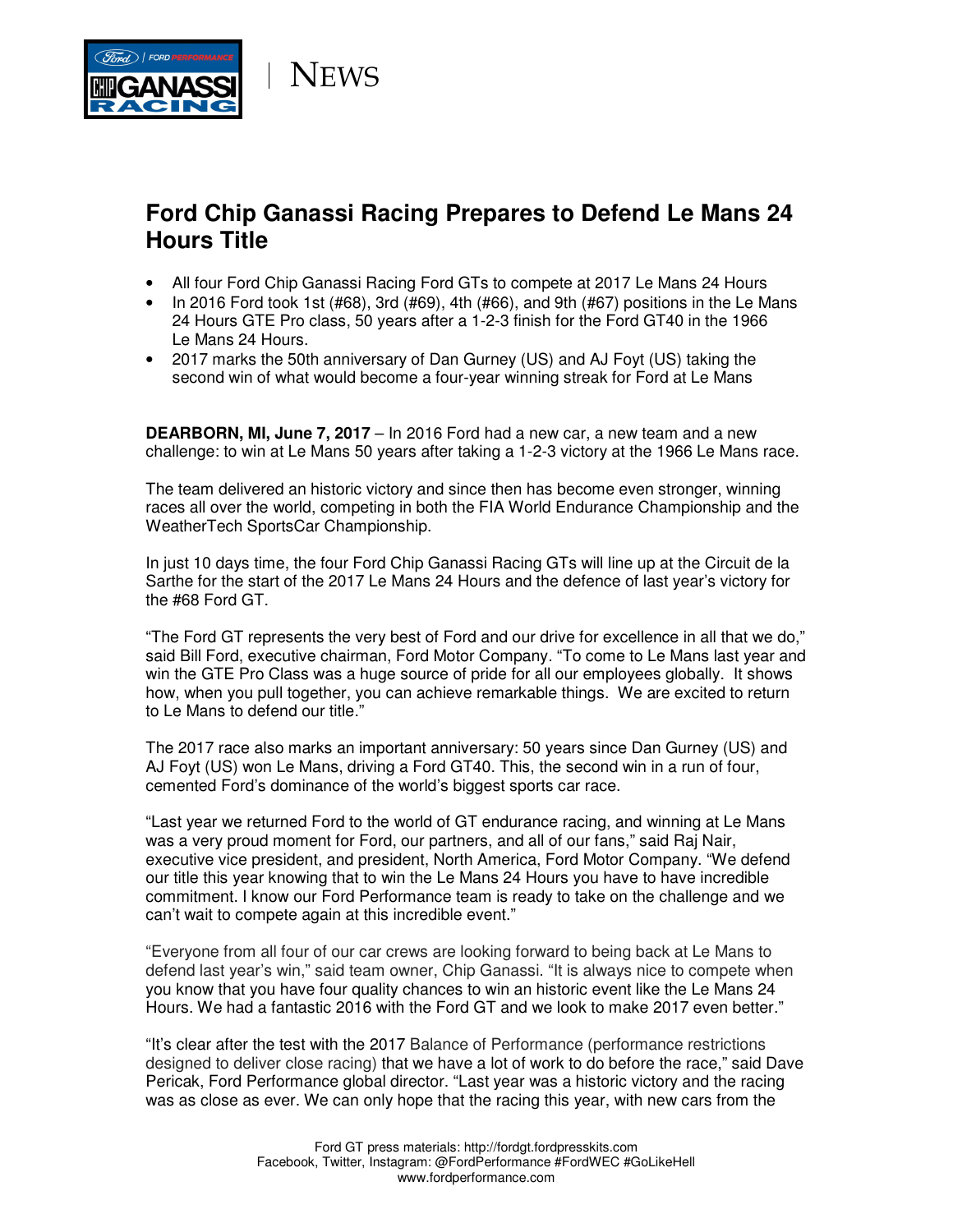competition, is as well balanced and will produce the same competitive racing that the fans are hoping for."

#### **Bourdais out, Kanaan in for Le Mans**

The only piece of the puzzle that will be missing is Le Mans born Sébastien Bourdais, who is recovering from an accident during qualifying for the Indianapolis 500. It is a blow to the team, especially as Bourdais was in the winning #68 crew in 2016, but Joey Hand (US) and Dirk Müller (GER) have INDYCAR star Tony Kanaan (BRA) to help them fight for the top prize all over again.

"For sure it won't be the same without Seb at Le Mans," Hand said. "But we are a strong team and we're ready for this. I've been working out every day to make sure I can physically go the distance and be on my 'A game' throughout. Le Mans is tough mentally too, but the strong support I have from my family really helps me with that side of things. I think when your mind is right on everything else, your mind will be right on racing. We were lucky to get time on the Ford Performance simulator and I've done some thinking about the rules that are different at Le Mans. Mistakes aren't an option if you're going to win, so I want to make sure we're all buttoned-up."

The crew of the #69 Ford GT remains as Ryan Briscoe (AUS), Richard Westbrook (GB) and Indianapolis 500 pole sitter, Scott Dixon (NZ). They made it to the podium last year and that has given them a great preview of what success feels like at Le Mans.

"I can't wait to go back," Briscoe said. "Last year was such an amazing experience, being part of Ford's historic comeback. I hope we can be up there competing for the win again. It was the experience of a lifetime to be on the podium last year. The sea of people cheering you on is an incredible sight. Le Mans is an amazing event to be part of. You have so many competitors from all over the world that compete there; lots of different nationalities and cultures but just one goal."

The #66 Ford GT of Stefan Mücke (GER), Olivier Pla (FRA) and Billy Johnson (US) finished in fourth place last year after having to pit when penalised for a broken number panel light. Despite this, they were just one lap behind the winners at the finish and they are more motivated than ever this time around.

"That penalty cost us what could have been a very good result at Le Mans," Mücke said. "For the Ford Chip Ganassi Racing team it was a great result and it was very special for all of us to be the first people to drive the Ford GT race car at Le Mans. We didn't get the result we wanted but that's Le Mans. You need to have a perfectly clean race to win it. Our goal is always to win and this year we have the new World Championship so the double points at Le Mans are very important. It's 24 hours, it's a hard fight and you have to make it to the end without any issues. You can't predict the Le Mans result. We saw last year with Toyota that everything can change on the last lap."

The 2017 Le Mans 24 Hours was a tough race for the #67 Ford GT crew as the car developed a gearbox problem just before the start, which put paid to any challenge. This year Andy Priaulx (GB), Harry Tincknell (GB) and Pipo Derani (BRA) want to be at the heart of the battle.

"We qualified fourth for the start of last year's race and we were really happy as we had a good race strategy and our pace looked good," Tincknell said. "Unfortunately we had a gearbox issue on the way to the grid that we had to fix in the pits, and that lost us 40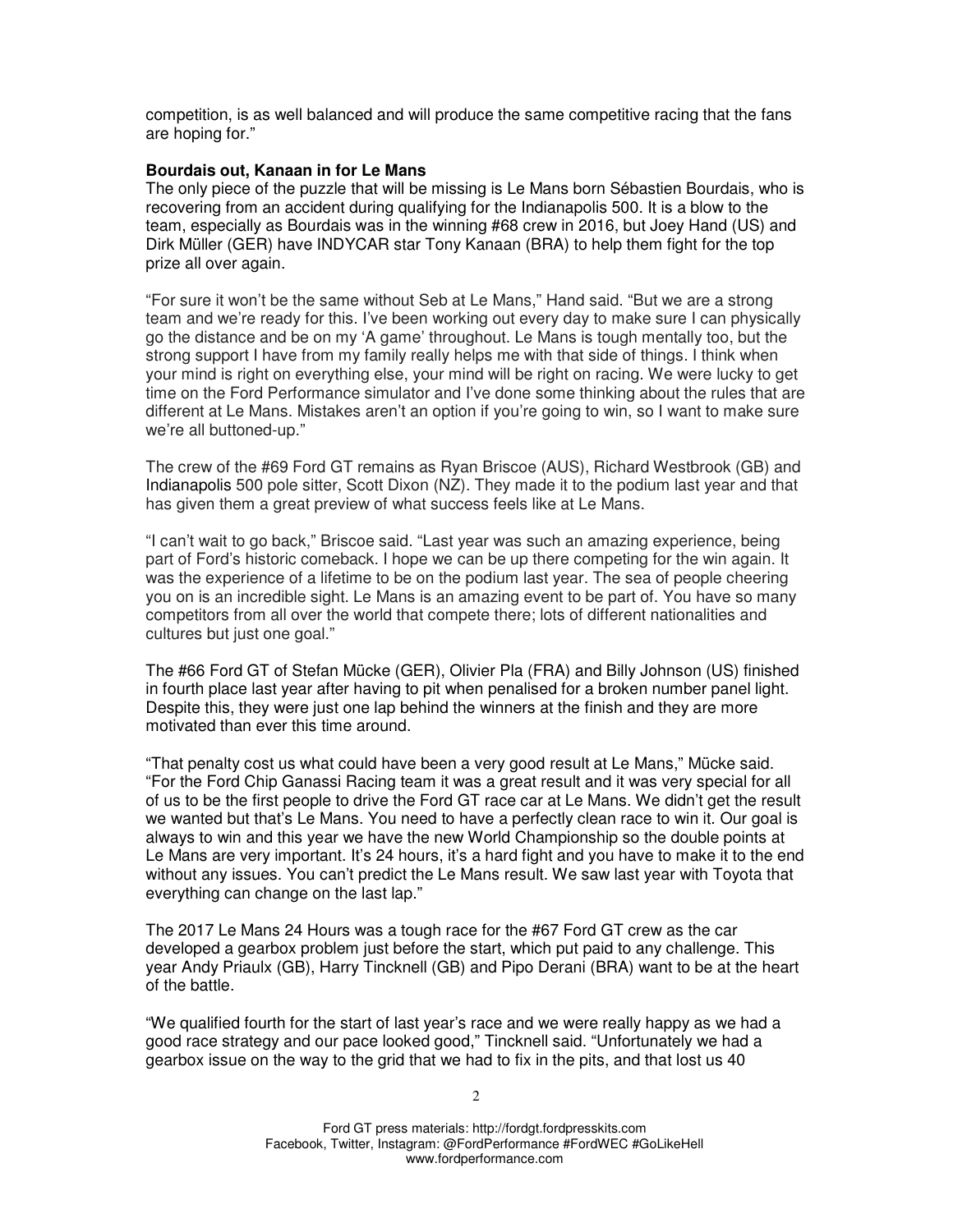minutes. That put us out of contention so our race was a fact-finding, data-gathering mission after that. We were really fast and we learned a lot so hopefully all of that knowledge will help us this year. Le Mans is the biggest race in the world and it scores double points for the World Championship so it's super important. Our goal is to win of course, but we also need to be the top scoring WEC car."

## **USEFUL INFORMATION**

### **Le Mans participations for the Ford GT drivers:**

Stefan Mücke -– 10 times (2007-2016) Olivier Pla -– 9 times (2008-2016) Richard Westbrook -– 6 times (2010-2014, 2016) Dirk Müller -– 5 times (1999-2000, 2010-2011, 2016) Andy Priaulx -– 3 times (2010-2011, 2016) Harry Tincknell -– 3 times (2014-2016) Ryan Briscoe -– 3 times (2013, 2015-2016) Joey Hand –- 2 times (2011, 2016) Pipo Derani –- 2 times (2015-2016) Scott Dixon –- 1 time (2016) Billy Johnson -– 1 time (2016) Tony Kanaan – Le Mans rookie

# **Which Ford GT is that?**

The Four Ford GTs will run at Le Mans in the same red, white and blue livery. In order to help the commentators and viewers differentiate between the cars they will all run brightly coloured windscreen strips, wing mirrors and an LED light strip down the middle of the windscreen using the following colours:

- #66 GREEN
- #67 BLUE
- #68 RED
- #69 YELLOW

New for this year and especially striking at night, the wing mirrors will be coated in electroluminescent paint that will glow in each car's unique colour, making each car easily identifiable at all times while adding almost no weight.

## **Did you know?**

- When Dan Gurney decided to spray the Champagne he was given on the podium after his 1967 victory he started the tradition that continues all over the world today.
- It was Bruce McLaren who told Chris Amon to "Go Like Hell!" in 1966.

#### **Ford's Le Mans results in the 1960s**

1966 1st Bruce McLaren (NZ) / Chris Amon (NZ) 2nd Ken Miles (GB) / Denis Hulme (NZ) 3rd Ronnie Bucknum (US) / Dick Hutcherson (US)

3

Ford GT press materials: http://fordgt.fordpresskits.com Facebook, Twitter, Instagram: @FordPerformance #FordWEC #GoLikeHell www.fordperformance.com